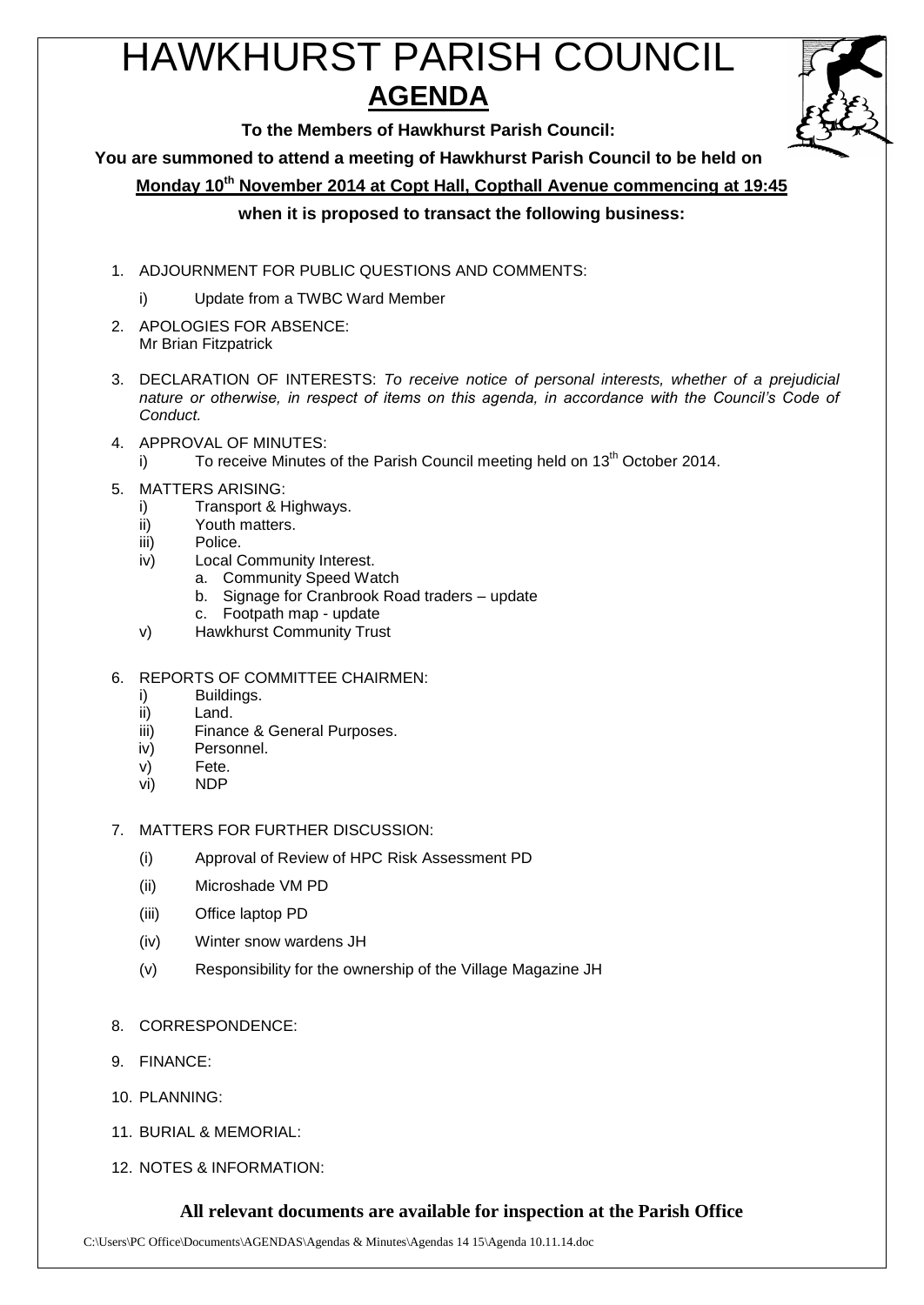- 13. CONFIDENTIAL: *Pursuant to section 1 (2) of the Public Bodies (Admission to Meetings) Act 1960 it is resolved that, because of the confidential nature of the business to be transacted, the public and the press leave the meeting during consideration of the following items:* None
- 14. CLOSURE:

Nicole Malem, Clerk to the Parish Council

|                | Date       | From              | Subject                                                             |  |  |
|----------------|------------|-------------------|---------------------------------------------------------------------|--|--|
|                | Received   |                   |                                                                     |  |  |
| $\overline{1}$ | 06.10.2014 | TW CAB            | Grant request                                                       |  |  |
| 2.             | 13.10.2014 | <b>KALC</b>       | <b>KCC Budget Consultation</b>                                      |  |  |
| 3.             | 23.10.2014 | Post Office       | Consultation to change Post Office Budgens to a Local               |  |  |
| 4.             | 27.10.2014 | Hawkhurst Village | CC letter to Cllr R Weeden re: heritage plaques                     |  |  |
|                |            | Society           |                                                                     |  |  |
| 5.             | 27.10.2014 | <b>KALC</b>       | Invitation to AGM 22.11.2014, Annual report and Strategic Plan      |  |  |
|                |            |                   | 2015-2025                                                           |  |  |
| 6.             | 03.11.2014 | Hawkhurst Village | CC letter to Greg Clark re: infrastructure in Hawkhurst             |  |  |
|                |            | Society           |                                                                     |  |  |
| 7.             | 03.11.2014 | Hawkhurst Village | CC letter to KCCC for wording for Cricket Plaque                    |  |  |
|                |            | Society           |                                                                     |  |  |
| 8.             | 03.11.14   | Sophie            | Availability of Streetcruizer services to Hawkhurst Parish Council. |  |  |
|                |            | Dezechache        |                                                                     |  |  |

Agenda Item 8: Correspondence

Agenda Item 9: Finance.

#### INCOME AND EXPENDITURE OCTOBER 2014

| Accounts for payment            | £  | 6,117.53   |
|---------------------------------|----|------------|
| Payment received                | £  | 4,160.32   |
| <b>Net Expenditure</b>          | -£ | 1,957.21   |
| <b>Cambridge &amp; Counties</b> |    |            |
| Reserve                         | £  | 60,000.00  |
| <b>Lloyds Current</b>           | £. | 10,000.00  |
| <b>Lloyds Access Reserve</b>    | £  | 134,963.03 |
| <b>Petty Cash</b>               | £  | 72.89      |

9.1 Agreement to pay payments schedule.

9.2 Account reconciliation and petty cash check.

#### Agenda Item 10: Planning

#### 10.1 Planning & Highways Information:

| Ref. No.     | Proposal                  | Location                     | Comments                                 |
|--------------|---------------------------|------------------------------|------------------------------------------|
|              | Mid Kent Planning Support | TW Planning area             | New process and backlog                  |
|              | Update 17.10.14           |                              | explanation                              |
| M2270/A/14/2 | Appeal for construction 8 | <b>Station Garage, Gills</b> | Appeal consultation day $11^{\text{th}}$ |
| 218174       | new dwellings             | Green                        | Nov 2014 TWBC 10am                       |

## **All relevant documents are available for inspection at the Parish Office**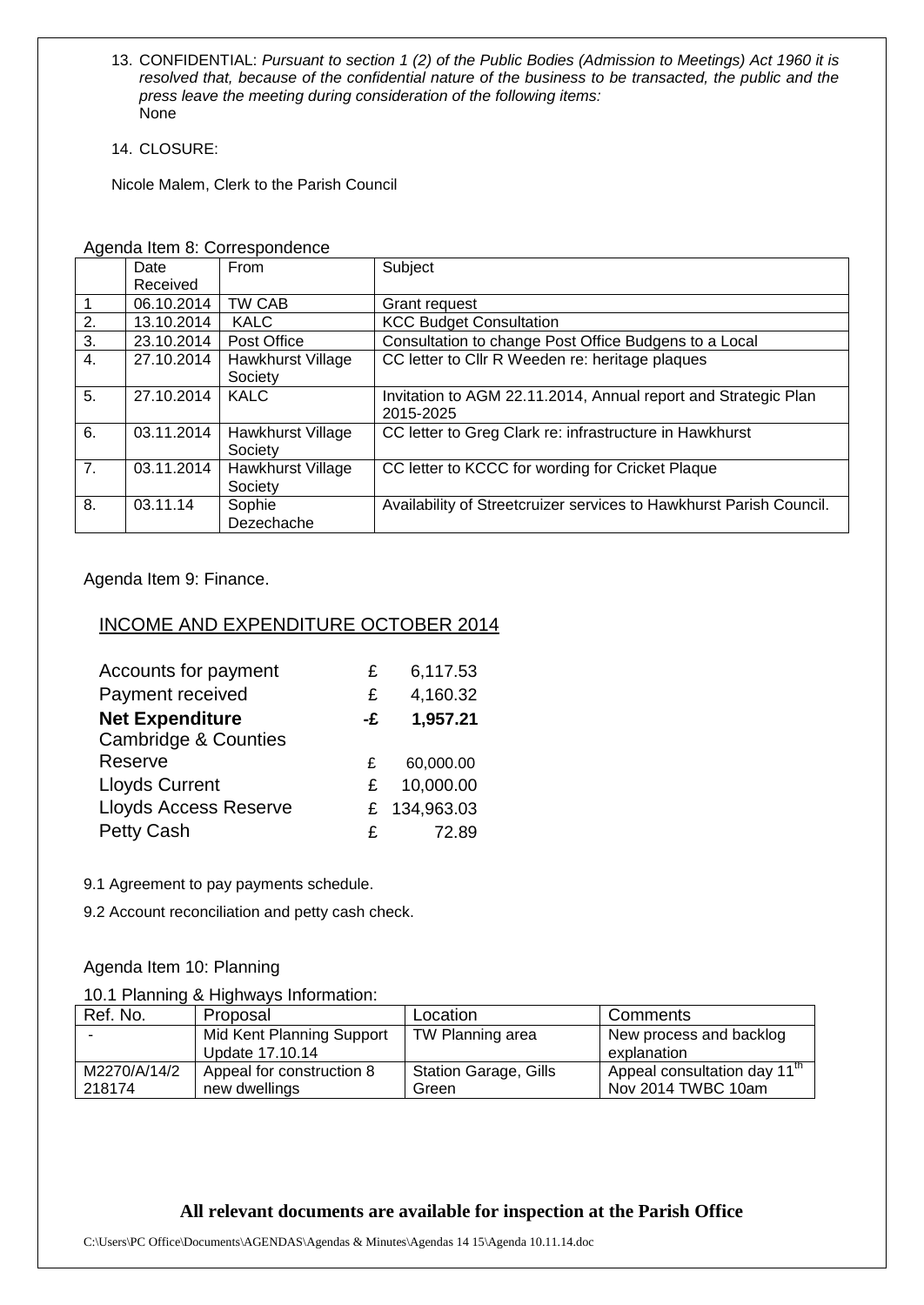| 14/501820 | Demolition of bungalow and  | Holly Shaw, Queens | <b>HPC</b> criticized       |  |
|-----------|-----------------------------|--------------------|-----------------------------|--|
|           | erection of 7 dwellings.    | Road               | overdevelopment of change   |  |
|           | Revised parking layout from |                    | of 2 units from 1 to 2 bed  |  |
|           | 10 to 14 spaces             |                    | with no additional parking. |  |
|           |                             |                    | Parking now revised from    |  |
|           |                             |                    | 10-14 spaces.               |  |
| 14/500922 | Replacement dwelling        | Eshott, Theobalds  | Withdrawn by applicant      |  |

#### 10.2 Planning TWBC Approved:

| Ref. No.      | Proposal                        | Location                 | Comments/Valid |
|---------------|---------------------------------|--------------------------|----------------|
| 14/502459/TCA | Reduce eucalyptus tree by 50%   | East Elford, Hastings Rd |                |
| 14/500867     | Conversion of existing farm     | Cowden Park, Horns       |                |
|               | building into a single dwelling | Road                     |                |

### 10.3 Planning TWBC Refused:

| Ref. No.  | Proposal                                                                                              | Location                          | Comments/Valid                                                                           |
|-----------|-------------------------------------------------------------------------------------------------------|-----------------------------------|------------------------------------------------------------------------------------------|
| 14/500501 | Demolition of existing<br>garage and petrol station<br>buildings and replacement<br>with 14 dwellings | <b>Station Garage Gills Green</b> | Outside LBD, site<br>unsustainable (too far<br>to walk to Highgate)<br>despite bus stop. |
| 14/501575 | Erection of 2 detached<br>bungalows                                                                   | Land adjacent to Hartnokes        | overdevelopment                                                                          |

#### 10.4 Planning Applications received:

| <b>Number</b> Application No | Proposal                                                                                                                               | Location                                                              | <b>Comments</b>                                |
|------------------------------|----------------------------------------------------------------------------------------------------------------------------------------|-----------------------------------------------------------------------|------------------------------------------------|
|                              |                                                                                                                                        |                                                                       |                                                |
|                              | 50 14/503038/FULL Change of use of pastureland and<br>provision of 40m x 20m riding arena<br>together with associated access<br>tracks | 1 Springfield Cottages,<br>Sopers Lane                                |                                                |
|                              | 51 14/504097/FULL Erection of flat roofed dormers to front<br>and rear elevations                                                      | Hillbury, Cranbrook<br>Road                                           |                                                |
|                              | 52 14/504266/FULL Demolition of existing buildings and<br>erection of 4 terraced dwellings and<br>associated parking                   | Davis Builders Ltd,<br>Northgrove Road                                |                                                |
|                              | 53 14/504138/FULL Construction of new factory building                                                                                 | The Office, Hawkhurst<br><b>Station Business Park,</b><br>Gills Green |                                                |
|                              | 54 14/504331/FULL Proposed single side and rear<br>lextensions                                                                         | 1 Kent Cottages, Park<br>Cottages                                     |                                                |
|                              | 55 14/500140/FULL Retrospective application for<br>enlargement of window and<br>alterations.                                           | The Old Mill<br>Northgrove Road                                       | Amendment to<br>window design and<br>materials |
|                              |                                                                                                                                        |                                                                       |                                                |
|                              |                                                                                                                                        |                                                                       |                                                |

#### Agenda Item 11: Burial and Memorial

| Interment Date | Deceased                  |           |
|----------------|---------------------------|-----------|
| 17.10.2014     | Kathleen Maureen Anderson | Interment |

#### Agenda Item 12: Notes and Information

| $\overline{\phantom{a}}$<br>14,<br>. V J/ | $\Lambda$ i<br><br>ง⊣∟ | Newsletter<br>⊀arısh<br><b>News</b><br>ne |  |  |
|-------------------------------------------|------------------------|-------------------------------------------|--|--|
|                                           |                        |                                           |  |  |

# **All relevant documents are available for inspection at the Parish Office**

C:\Users\PC Office\Documents\AGENDAS\Agendas & Minutes\Agendas 14 15\Agenda 10.11.14.doc